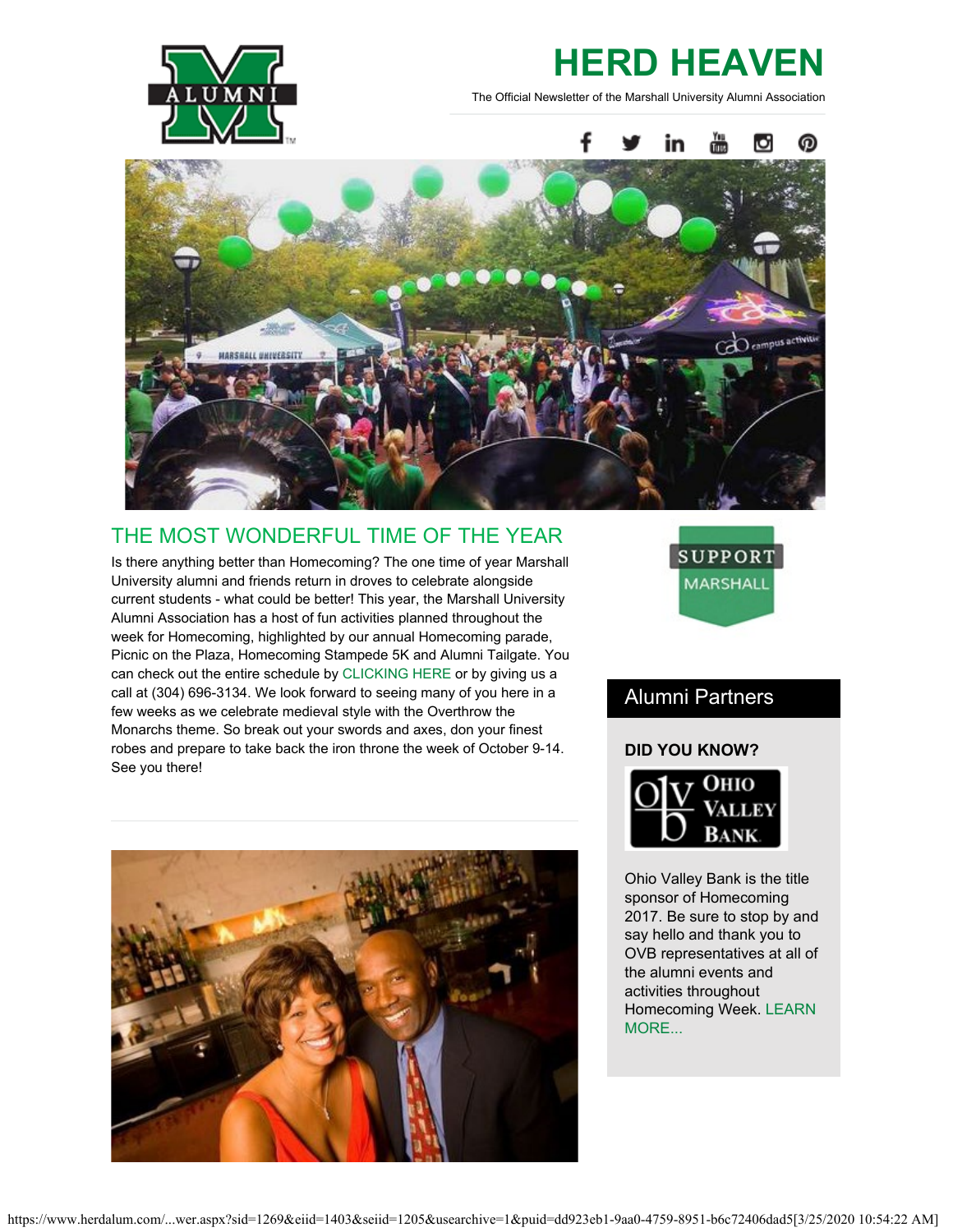#### **ROY & PAM TABB NAMED HOMECOMING GRAND MARSHALS**

Marshall University alumni Roy and Pam Tabb, 1976 graduates of the university, will serve as co-grand marshals for Marshall's 2017 Homecoming Oct. 9-14.

"It is a true honor. I know there are so many others that deserve this wonderful honor," Tabb said. "This weekend is a great opportunity to connect with old friends and enjoy the fantastic events that surround Homecoming."

#### [READ MORE...](https://www.herdalum.com/s/1269/images/editor_documents/lc/herd_heaven/grand_marshals.docx.pdf)



#### **HERDZONE STADIUM STORE OPENS AT THE JOAN**

Herd fans looking for the latest apparel and gifts from Marshall University have a new option to do their shopping - the all-new HerdZone Stadium Store located at Joan C. Edwards Stadium. Located on the southwest side of the stadium, between Gate B and Gate C, the 2,340-square-foot retail space will operate Tuesday through Friday and at every home game. Store hours are 10 a.m. - 6 p.m.

#### [READ MORE...](http://www.wsaz.com/content/news/Herdzone-Stadium-Store-opens-at-Marshall-University-444734683.html)

### Alumni News - Homecoming Highlights



#### **PARADE & BONFIRE THUR, OCT 12 @ 6:30 pm**

The annual Marshall University Homecoming Parade through downtown Huntington, followed by a pep rally and bonfire! [LEARN MORE...](http://www.marshall.edu/sga/homecoming/)

#### **PICNIC ON THE PLAZA**



### Being an alumni has its rewards

Get an Alumni credit card from Nationwide with:

- · 1% Cash Back
- . 0% Intro APR
- . No Annual Fee





### **V** [Update Your Info](http://www.herdalum.com/s/1269/index.aspx?sid=1269&gid=1&pgid=6&cid=41#/Search/Simple)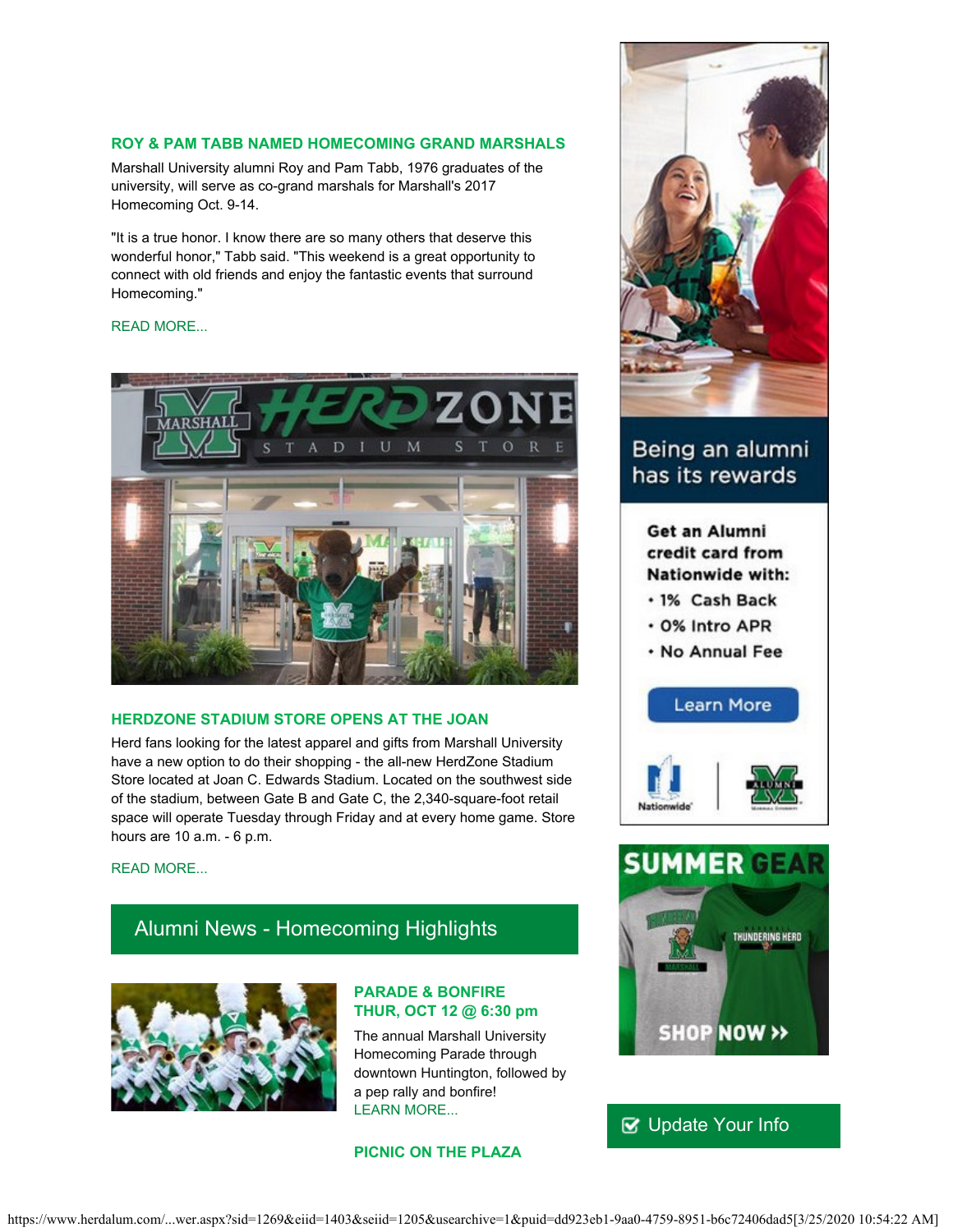



#### **FRI, OCT 13 @ 11:30 am**

Party with students, faculty and friends on the Memorial Student Center Plaza [LEARN MORE...](http://www.herdalum.com/s/1269/index.aspx?sid=1269&gid=1&pgid=949)

#### **HOMECOMING STAMPEDE SAT, OCT 14 @ 8 am**

The annual Homecoming Stampede 5K with a brand new, campus-centered route! Open to everyone, the run will begin at 8 a.m. at the John Marshall Statue [LEARN MORE...](http://www.tristateracer.com/event.php?RaceID=9594)



#### **ALUMNI TAILGATE SAT, OCT 14 @ 11:30 am**

Marshall's largest and most exciting pre-game tailgate! Join us for The King's Feast, plus music, games and more all taking place on Harless Field. [LEARN MORE...](https://securelb.imodules.com/s/1269/index.aspx?sid=1269&gid=1&pgid=1089)

### Upcoming Events



#### **INTERNATIONAL FILM FESTIVAL**

A selection of outstanding films from around the world presented by the Marshall Artists Series..[.LEARN MORE](http://www.marshall.edu/muartistseries/festivals#fall)





#### **MARSHALL VS. CINCINNATI**

The Thundering Herd travels to Cincinnati to take on the Bearcats... LEARN MORE





#### **HOMECOMING 2017**

Marshall University attempts to "Overthrow the Monarchs" in the Homecoming Game vs. ODU..[.LEARN MORE](http://www.herdalum.com/s/1269/index.aspx?sid=1269&gid=1&pgid=949)

OCT **14**

### Campus News



#### **STUDENTS CELEBRATE THANK-A-DONOR DAY**

Marshall students had the opportunity to thank those who are helping them achieve their dream through scholarship donations during Thank-A-Donor Days [READ MORE...](http://www.herald-dispatch.com/news/marshall_university/marshall-students-write-thank-yous-to-donors/article_fe907fa2-5010-5da5-9405-b1c865886f8d.html)



#### **NEARLY 100 EMPLOYERS TO ATTEND CAREER EXPO**

Marshall University will conduct its annual Career Expo, open to all students, faculty and alumni, on Tuesday Oct. 3 from 1-4 p.m. on campus [READ MORE...](https://www.marshall.edu/ucomm/2017/09/19/90-employers-expected-attend-fall-career-expo/)



#### **PRESIDENT GILBERT ANNOUNCES ALLIANCE TO AID ECONOMIC GROWTH**

President Jerome Gilbert has announced the formation of the Alliance for the Economic Development of Southern West Virginia [READ MORE...](https://www.marshall.edu/ucomm/2017/09/01/president-gilbert-announces-alliance-higher-education-institutions-aid-economic-development-southern-west-virginia/)

#### **ANNUAL HEALTH FAIR TO BE HELD SEP 26**

Marshall will host its annual Health and Wellness Fair on Tuesday, Sep 26 from 10:30 a.m. to 1 p.m. on the **Memorial** Student Center Plaza. It is free and open to the public [READ MORE...](https://www.marshall.edu/ucomm/2017/09/19/annual-health-wellness-fair-held-sept-26/)